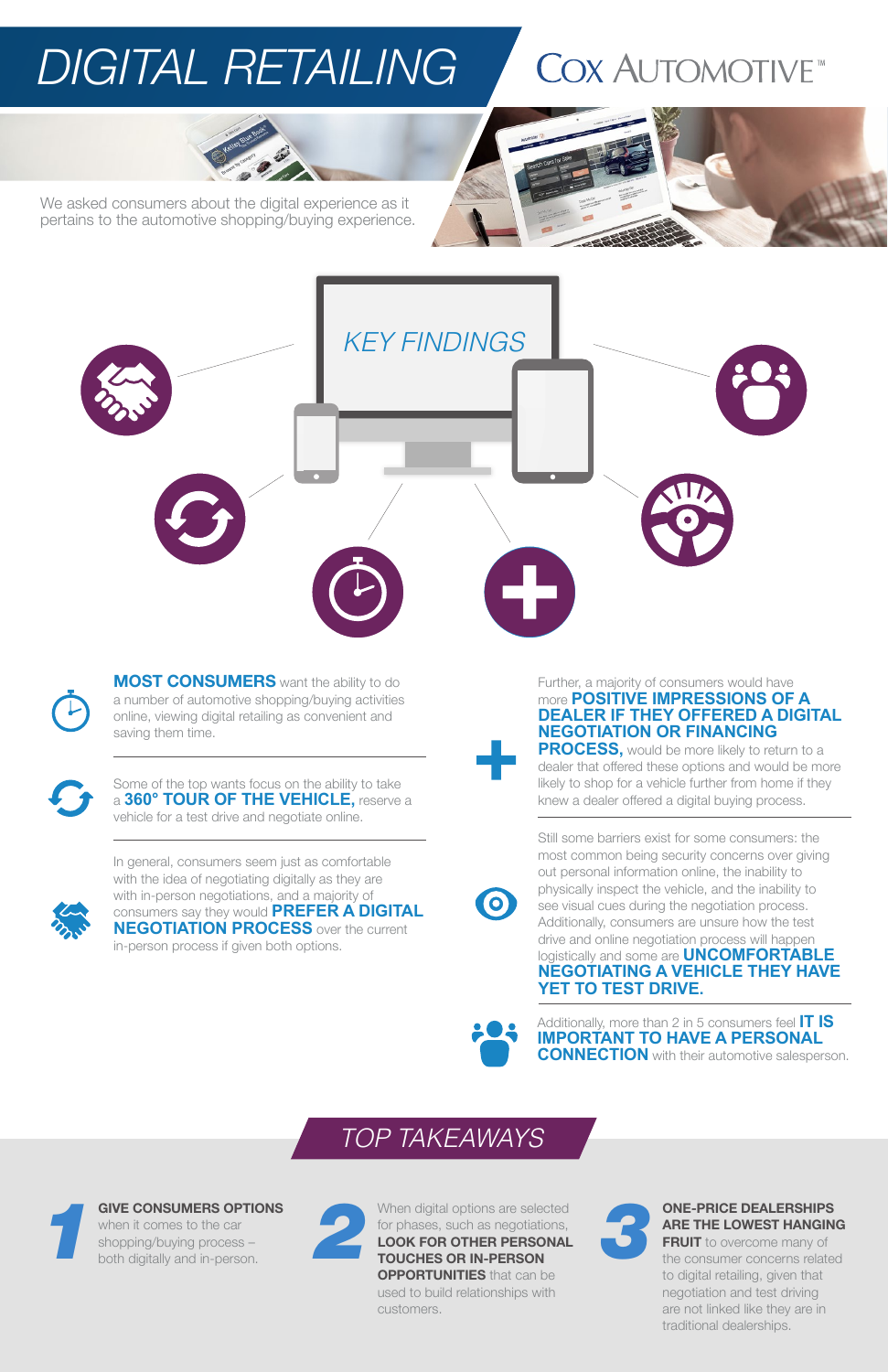### *AUTOMOTIVE SHOPPING/BUYING ACTIVITIES CONSUMERS WANT TO DO ONLINE*

Nearly all consumers (98%) want the ability to do at least some piece of the car shopping/buying process online, suggesting that dealers should incorporate at least some aspect of digital retailing into their offerings.

#### TOP THREE WANTS

#### OTHER ACTIVITIES

You don't waste so much time at the dealer. Shopping digitally also allows you to bring up information on cars, dealers, etc., to compare much more easily.

Convenience—you can do from your home or wherever you are. You can also do it at a time that is convenient for you. I would feel less pressure from the dealerships.





#### SAVES TIME **BETTER RESEARCH**

#### CONVENIENT

#### LESS STRESS

#### MISUNDERSTANDINGS

You may have to disclose personal information over the internet.

Having questions answered is more difficult, can make mistakes online.

#### IMPERSONAL NO PHYSICAL INSPECTION/TEST DRIVE

Just not that personal. Not able to test drive the vehicle and inspect it first-hand.

### *ADVANTAGES*

### ZZ,

### *DISADVANTAGES*

#### **SECURITY AA**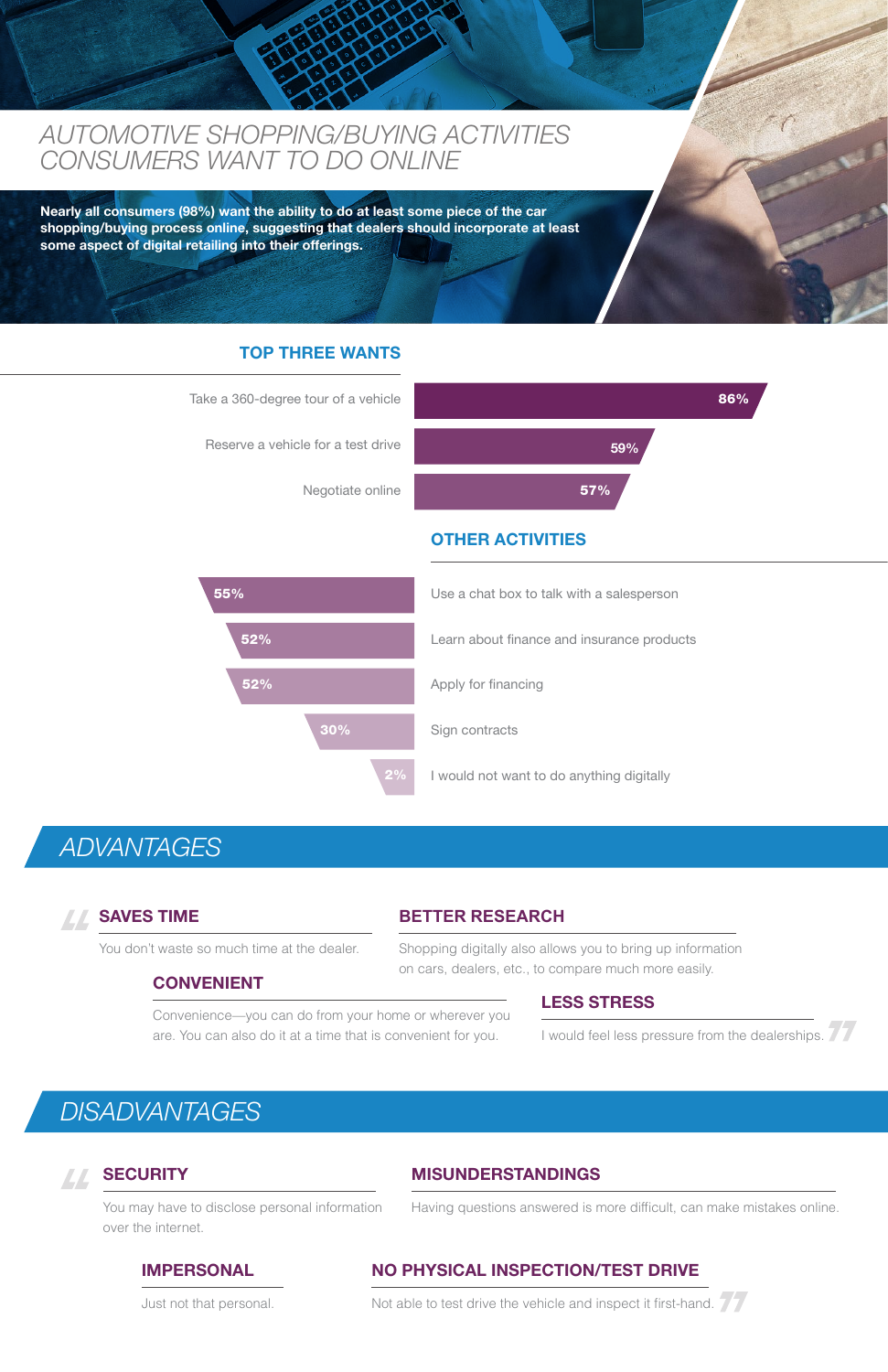## DIGITAL VS. IN-PERSON NEGOTIATION

### COMFORT NEGOTIATING PRICE

| m<br>In-person            | 65%              | 19%      | 16%                 |
|---------------------------|------------------|----------|---------------------|
|                           | Extremely/likely | Somewhat | Not at all/not very |
| Digitally<br>$\mathbf{u}$ | 54%              | 24%      | $22\%$              |

While a majority of consumers say they are comfortable negotiating price digitally, one-quarter of consumers just are not comfortable. Further, consumers overall are slightly more comfortable negotiating in-person vs. digitally (most likely because that is what they know).

### IMPACT ON FINAL PRICE

|                                                                                                                                                                                                   | 35%                   | 16%        | 30%                   | 20%    |
|---------------------------------------------------------------------------------------------------------------------------------------------------------------------------------------------------|-----------------------|------------|-----------------------|--------|
|                                                                                                                                                                                                   | Lower price in-person | Same price | Lower price digitally | Unsure |
| Just 30% of consumers think they would get a lower price by negotiating digitally. This is somewhat counter to dealers'<br>views that digital retailing will make car shopping more price-driven. |                       |            |                       |        |
|                                                                                                                                                                                                   |                       |            |                       |        |
| <b>LEVERAGE NEGOTIATING PRICE</b>                                                                                                                                                                 |                       |            |                       |        |

| C | 38%                | $30\%$         | $32\%$             |
|---|--------------------|----------------|--------------------|
|   | Much/somewhat more | About the same | Much/somewhat less |

Consumers are divided as to if they would have more or less leverage negotiating online vs. in-person. This is counter to dealers' views that one of the core benefits of digital retailing for consumers is that it would give the consumer more leverage in negotiations.

#### LIKELIHOOD TO NEGOTIATE DIGITALLY IF GIVEN OPTION



### METHOD OF CHOICE IF BOTH OPTIONS AVAILABLE



Despite some uncertainty around the unknown, still a large majority of consumers would choose a digital negotiation process if given the option of either digital or in-person.